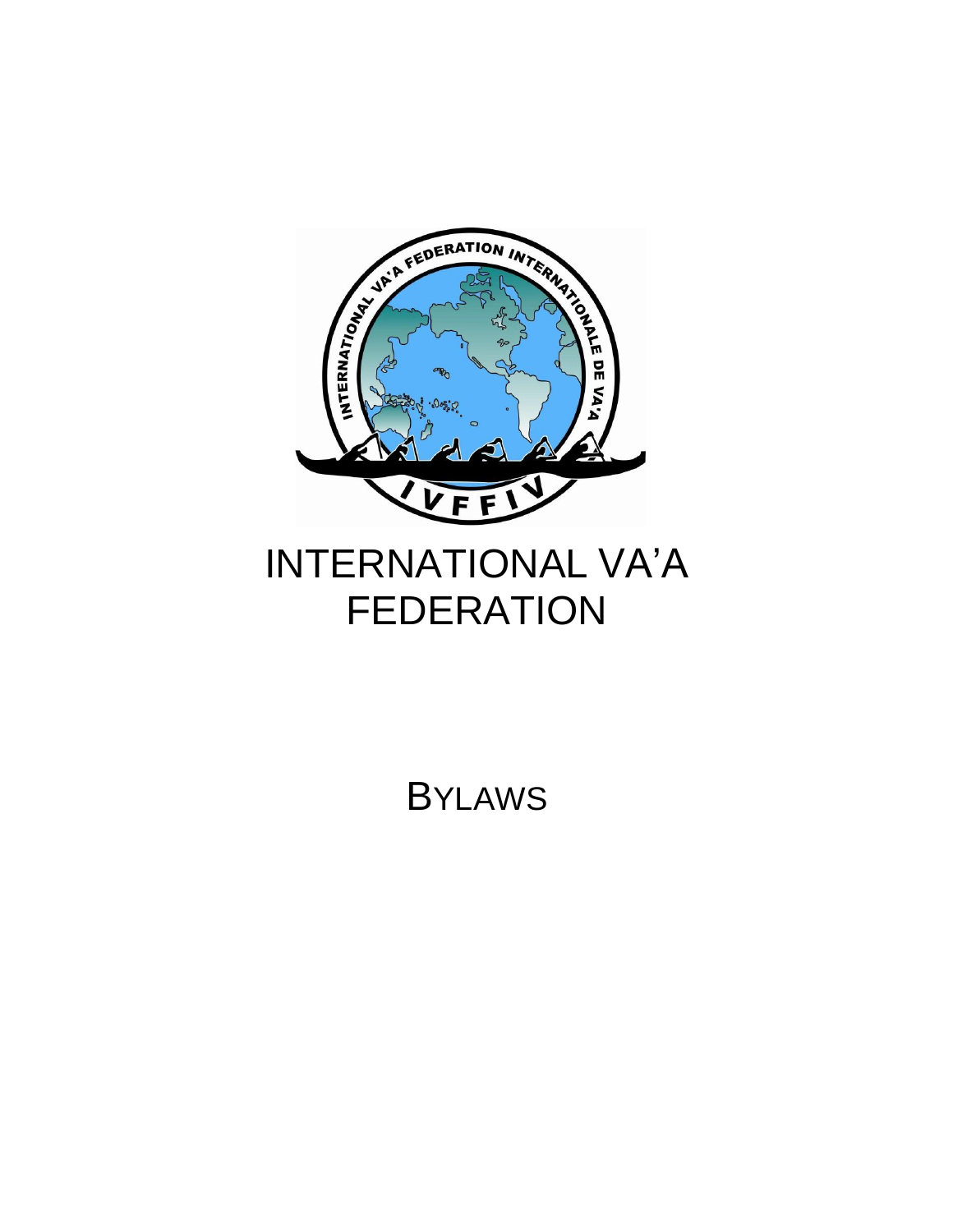# **CONTENTS**

| 1.               |      |  |  |  |
|------------------|------|--|--|--|
| 2.               |      |  |  |  |
| 3.               |      |  |  |  |
| $\overline{4}$ . |      |  |  |  |
| 5.               |      |  |  |  |
| 6.               |      |  |  |  |
| 7.               |      |  |  |  |
| 8.               |      |  |  |  |
|                  | 8.1  |  |  |  |
|                  | 8.2  |  |  |  |
|                  | 8.3  |  |  |  |
|                  | 8.4  |  |  |  |
|                  | 8.5  |  |  |  |
| 9.               |      |  |  |  |
| 10.              |      |  |  |  |
| 11.              |      |  |  |  |
| 12.              |      |  |  |  |
| 13.              |      |  |  |  |
| 14.              |      |  |  |  |
|                  | 14.1 |  |  |  |
|                  | 14.2 |  |  |  |
|                  | 14.3 |  |  |  |
|                  | 14.4 |  |  |  |
| 15.              |      |  |  |  |
| 16.              |      |  |  |  |
| 17.              |      |  |  |  |
|                  |      |  |  |  |
|                  | 18.1 |  |  |  |
|                  | 18.2 |  |  |  |
|                  | 18.3 |  |  |  |
|                  | 18.4 |  |  |  |
|                  |      |  |  |  |
| 20.              |      |  |  |  |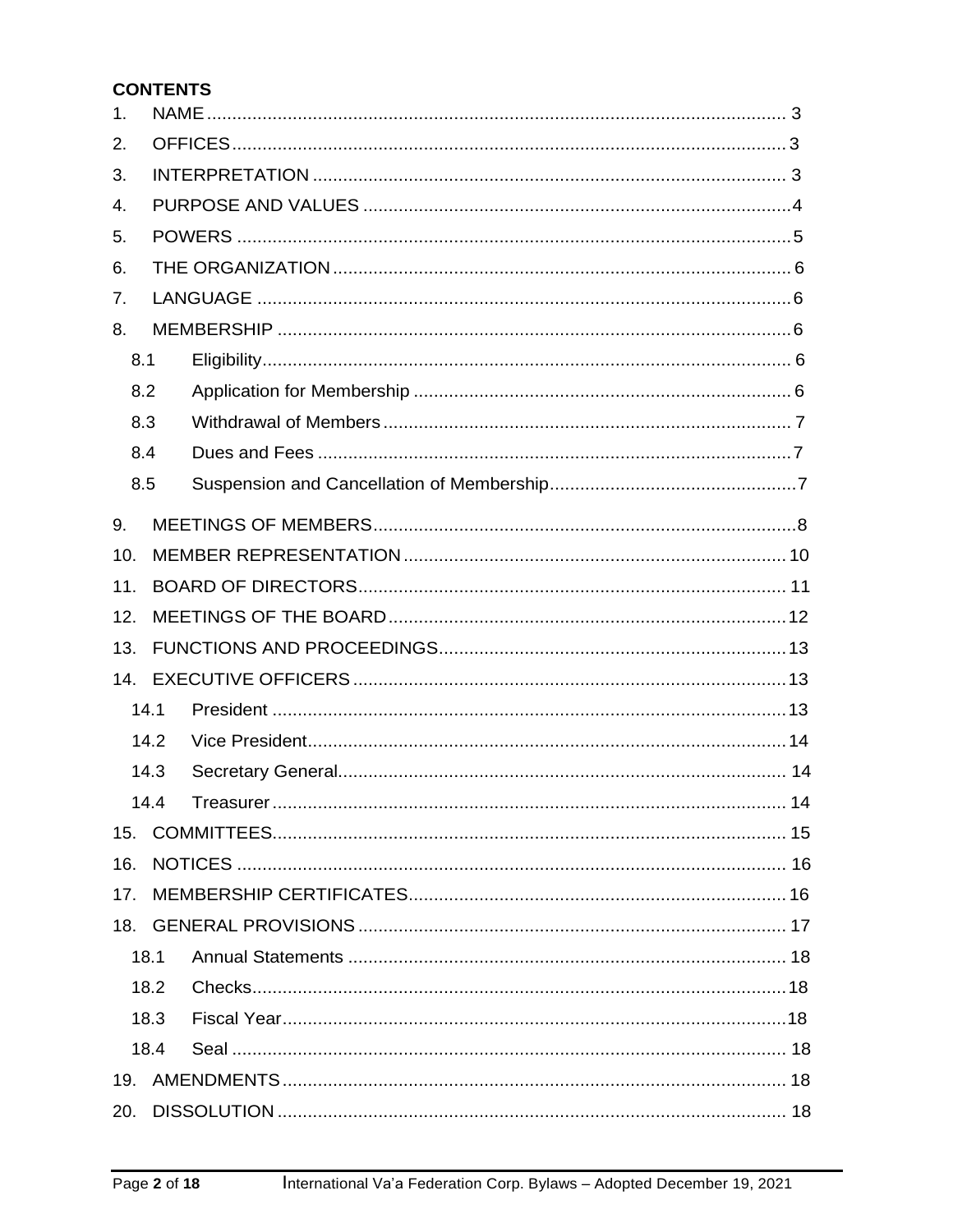# <span id="page-2-0"></span>**1. NAME**

The name of the corporation is the International Va'a Federation and is established as a not-for-profit company.

#### <span id="page-2-1"></span>**2. OFFICES**

- 2.1 The registered office shall be in the City of Wilmington, New Castle County, Delaware, United States.
- 2.2 The corporation may also have offices at such other places both within and without the State of Delaware as the Board of Directors may from time to time determine, or the business of the Corporation may require.

#### <span id="page-2-2"></span>**3. INTERPRETATION**

3.1 In these bylaws, unless the context otherwise requires:

"AGM" means the Annual General Meeting of the IVF;

"Board" means the Board of Directors of the IVF elected under section 11;

"Committee" means a Committee designated under section 15;

"Corporation" means the IVF and the term "Organization" shall have a corresponding meaning;

"Director" means a Director of the Board elected under section 11 and includes the Executive Officers;

"Executive Officers" means the President, Vice President, Secretary General and Treasurer;

"Fiscal year" means the Fiscal Year set out under section 18.3;

"Good cause" means legally adequate or substantial grounds or reasons(dependent upon the circumstances of each case) to take the action of suspending or cancelling a Member's membership under section 8;

"IVF" means the International Va'a Federation;

"Meeting" or "Meetings" means any regular or special meetings called inaccordance with these bylaw;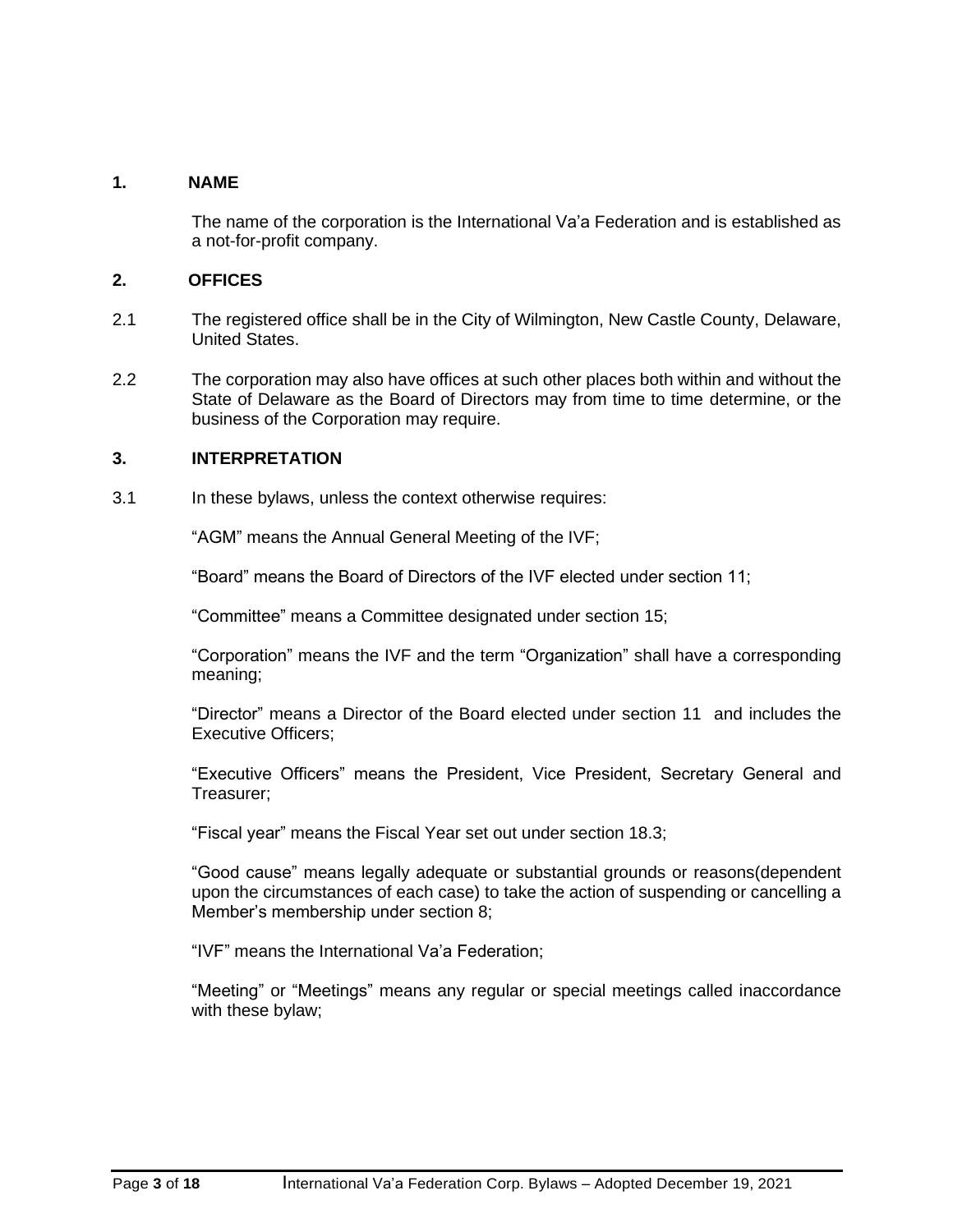"Member" means a national governing body for va'a representing a country, nation or territory as recognized by the IVF pursuant to these bylaws. A country, nation or territory can only be represented by one national governing body;

"Membership" means all the Members of the IVF;

"National Governing Body" means the association or federation responsible forthe sport of va'a in a country, nation or territory;

"Ordinary resolution" means a resolution passed by a majority of votes cast;

"President" means the President elected under section 11 and whose office is set out in section 14.1;

"Proxy" means the written authority given by one member to another to act or vote in place of that member in a meeting, which has been accepted by the Board;

"Secretary General" means the Secretary General elected under section 11 and whose office is set out in section 14.2;

"Special Resolution" means a resolution passed by a two-third of votes cast bythe Membership;

"Va'a" means the sport and culture of va'a, also known as but not limited to - outrigger canoe, waka ama, wa'a hoe, oe vaka and wa'a.

#### <span id="page-3-0"></span>**4. PURPOSE AND VALUES**

- 4.1 The purposes of the IVF shall be:
	- (a) To govern the practice of the sport of va'a in the best interests of our Membership;
	- (b) To develop, educate, promote and encourage the practice of the sportof va'a for competitive and recreational purposes throughout the world;
	- (c) To create and foster friendship among the va'a community being all people who practice the sport of va'a;
	- (d) To establish, deliver and enforce regulations for IVF sanctionedevents;
	- (e) To perpetuate the cultural identity and practices of the sport of va'a;
	- (f) To establish pathways for va'a competition at the highest level.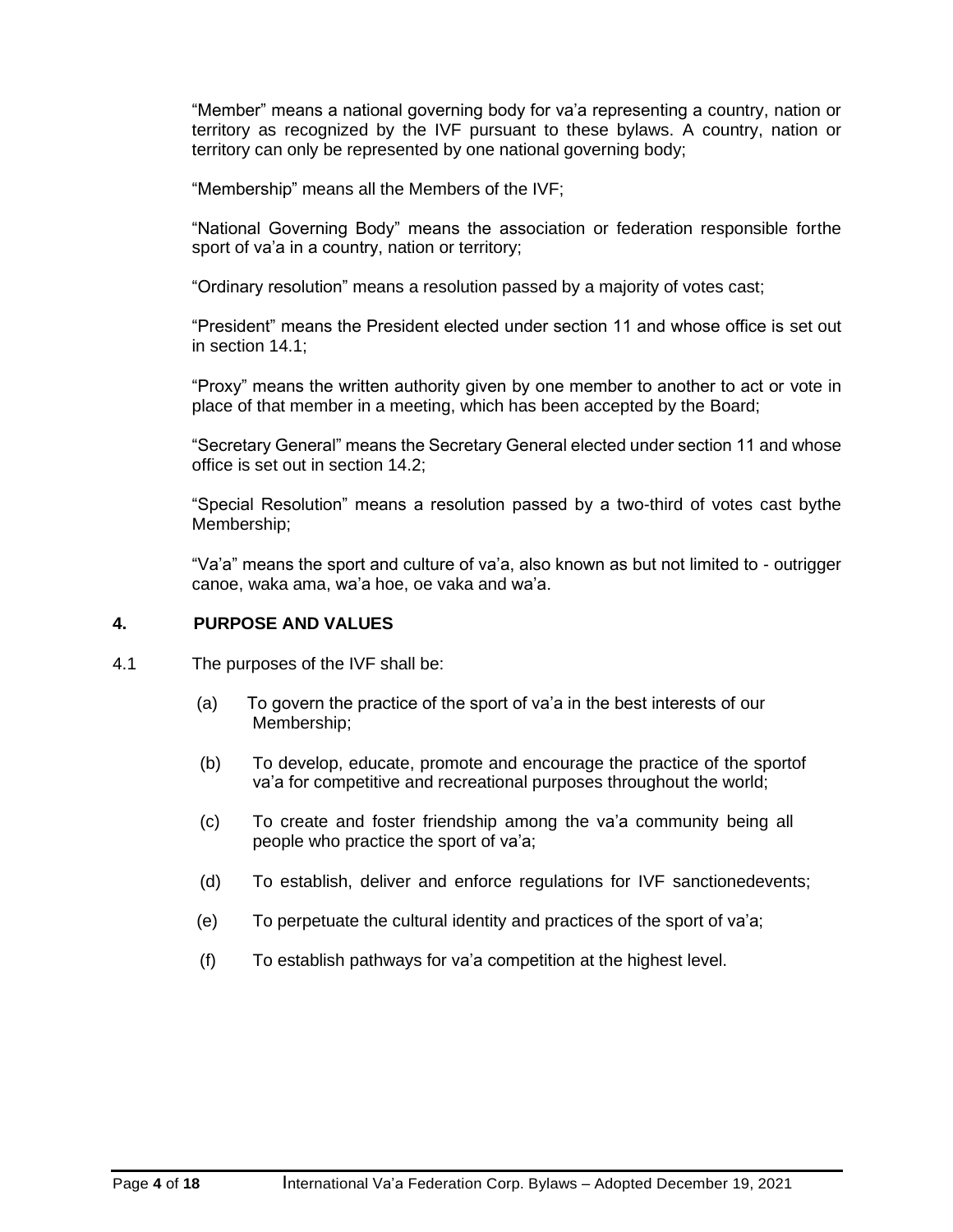- 4.2 The IVF will carry out its purposes:
	- (a) With integrity, honor and transparency;
	- (b) Making decisions that are in the best interest of all Members of the IVFthrough the principles of good governance including transparency and accountability for its actions;
	- (c) Respecting all cultures and traditions of va'a;
	- (d) In the spirit of friendship and understanding, respecting the past and provide vision for the future.

# <span id="page-4-0"></span>**5. POWERS**

- 5.1 Except as restricted by law and any provisions of these bylaws, the IVF has full powers, jurisdiction and authority to carry out its purposes. Such powersinclude but are not limited to:
	- (a) To incorporate and manage the funds and any assets and liabilities of the organization;
	- (b) To make, alter, rescind and enforce bylaws, regulations, policies, and procedures of every type and subject matter for the governance, management and operation of the affairs of IVF;
	- (c) To subscribe to, affiliate, amalgamate or become a Member of, and/or cooperate with any association, club or organization, whose objectivesare similar in whole or in part to those of the organization;
	- (d) To promote and advance the sport of va'a, including printing and/or publishing in any newspapers, periodicals, books, newsletters or leaflets, utilizing radio, television or electronic mediums or the internet or any other medium that the organization may think desirable for the promotion of its objectives or purposes;
	- (e) From time to time to fix the annual membership subscription and to collect and receive money or funds by way of subscription as well as contribution, donation, legacy or grant or any other lawful method, and to accept and receive gifts of property of any description for or towards all or any of the purposes of the organization;
	- (f) To contract, engage or otherwise make any arrangements with any person to fulfill the purposes or objectives of the organization;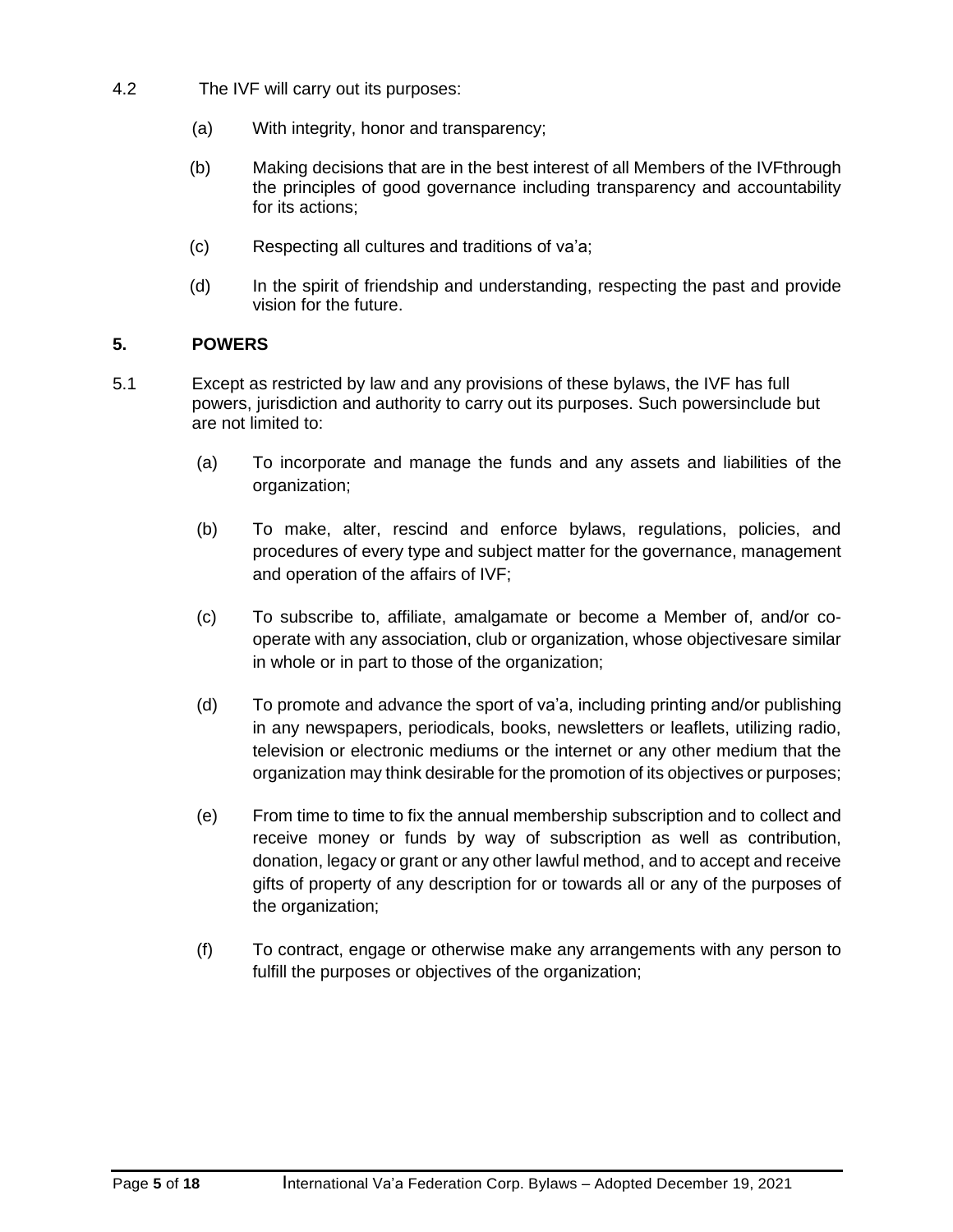- (g) To do all such things as are incidental or conducive to the attainmentof the purposes or objectives of the organization;
- (h) To amend these bylaws in accordance with section 19.

# <span id="page-5-0"></span>**6. THE ORGANIZATION**

- 6.1 The IVF shall consist of:
	- (a) The Board of Directors;
	- (b) Membership; and
	- (c) Committees designated by the Board under section 15.

# <span id="page-5-1"></span>**7. LANGUAGE**

- 7.1 The official language of the IVF is English.
- 7.2 All official IVF documents shall be produced in English. Should a Member provide documents to the IVF that are not in English, they shall further providean accompanying certified English translation of such documents.
- 7.3 At all meetings of the IVF, Members are entitled to speak in their own language provided that a competent interpreter translates their speech into English.

#### <span id="page-5-2"></span>**8. MEMBERSHIP**

- 8.1 Eligibility
	- (a) Membership may be granted to a national governing body of va'a.
	- (b) Notwithstanding paragraph (a) and the definition of "Member", the IVF recognizes, as a Member, Hawaii.
- 8.2 Application for Membership
	- (a) Application shall be made by the national governing body to the Board through the Secretary General and shall include:
	- (b) the name of the national governing body;
		- i. information regarding the applicant's legal status (including a copy ofits certificate of incorporation or similar legal document under whichit has been established), its organization structure, membership and va'a race calendar;
		- ii. a copy of its constitution, charter or bylaws;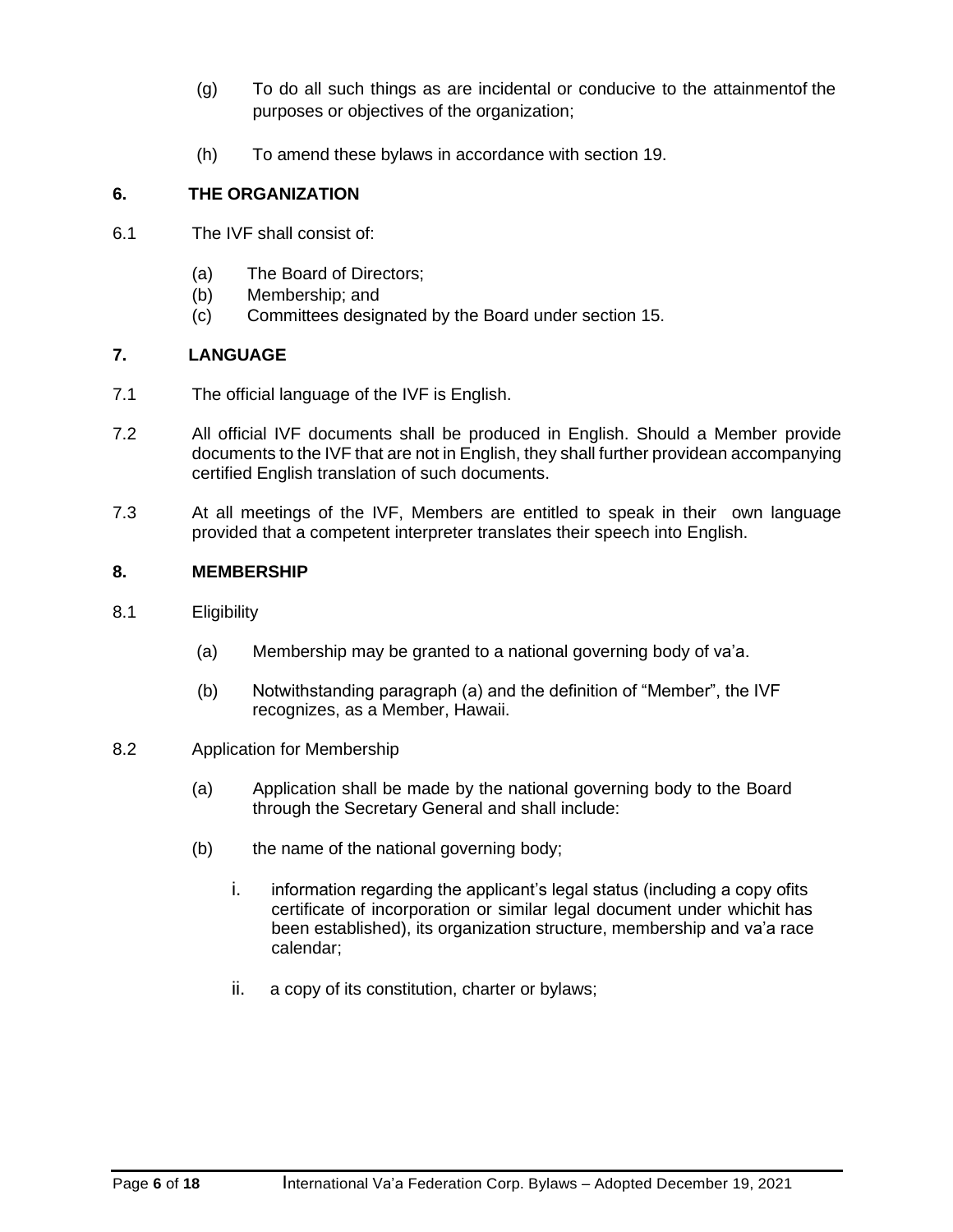- iii. a letter of support from a government or sports organization who can confirm or verify that the applicant is the national governing body;
- iv. any other information that may be requested by the SecretaryGeneral or Board.
- (c) The application shall be reviewed by the Board who shall take into consideration the status of the applicant and the sport of va'a in the country or territory.
- (d) Approval of the application shall be by way of ordinary resolution by the Board. Membership shall be confirmed once the applicant has paid the required membership fees.
- 8.3 Withdrawal of Members
	- (a) Any Member wanting to withdraw from the IVF may do so by giving the Board notice in writing, addressed to the Secretary General. There will be no reimbursement of membership fees when a Member withdraws fromthe IVF.
	- (b) Should a past Member of IVF wish to re-apply for Membership, it shall do so in accordance with the provisions of section 8 and shall be subject to the same process and fees as a new member application.
- 8.4. Dues and Fees
	- (a) Dues are payable on the first day of the fiscal year. The Board shall set the Membership dues and penalties for late payment.
	- (b) Members will be deemed in Good Standing if all their dues, fees and any other amounts owed to the IVF are paid in full. Where a Member does nothave Good Standing due to any outstanding payments, that Membershall not be entitled to any rights or privileges of Membership includingthe right to vote or be represented at any meeting of the IVF until all monies owed have been paid.
- 8.5 Suspension and cancellation of Membership
	- (a) The Membership may for good cause and by special resolution, at any time cancel the Membership of any Member, provided that the Memberhas been given the opportunity to address the allegations against it in accordance with paragraph (b).
	- (b) Where an allegation has been made or brought to the attention of the Board that a Member has breached any provision of these bylaws or hasacted contrary to any requirement of the Board, the Board must first notifythe Member and endeavor to address the issue with the Member. If thematter is not resolved then the Board may suspend the Member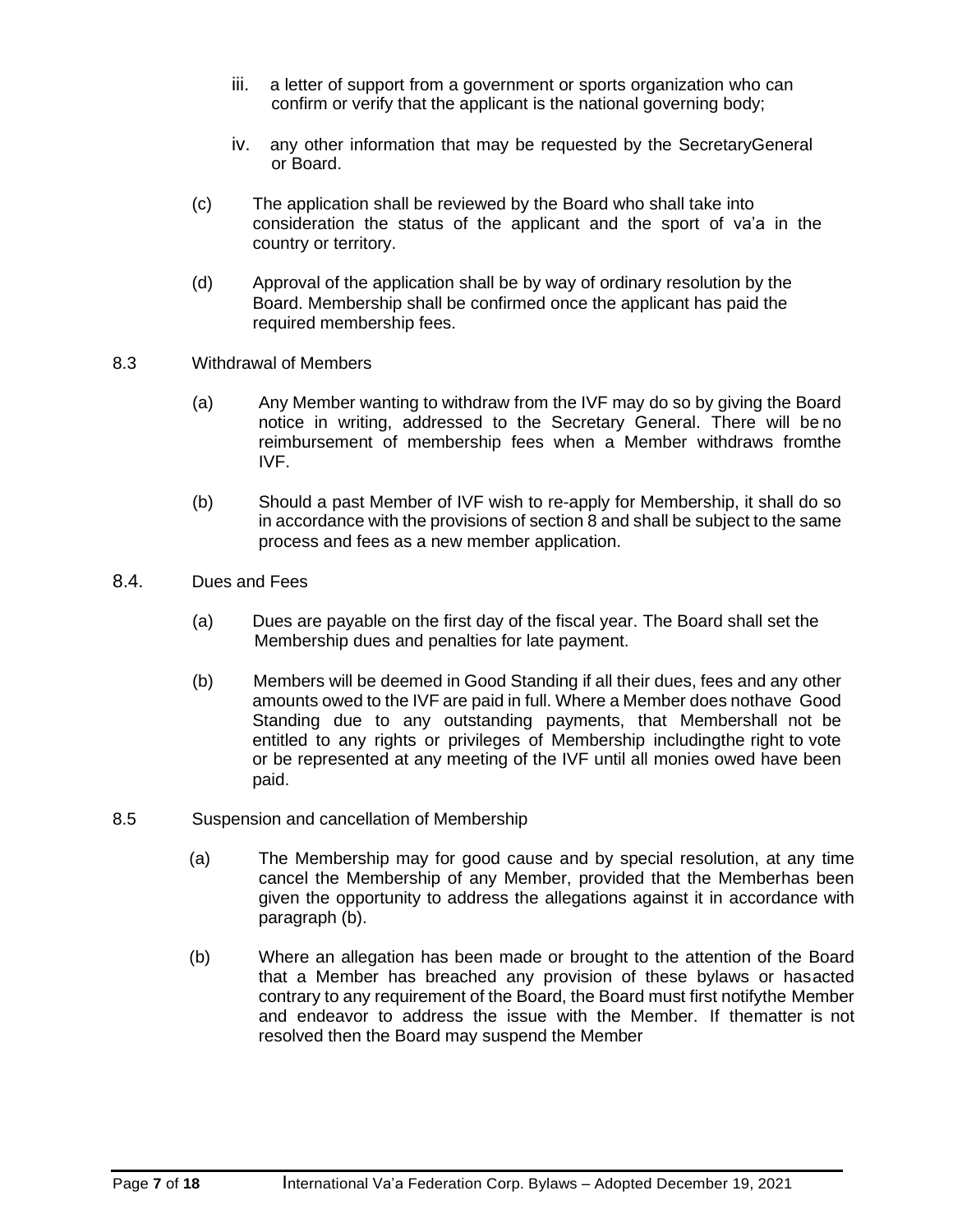(including all rights or privileges of Membership) while the Board further investigates the allegation. If the Board concludes the allegations are substantiated, it shall give notice in writing to the Member, directing the Member to take actions to cease or remedy the situation. Should the Member fail to comply, the matter shall be brought before the Membership at the next AGM with a proposal to cancel its Membership.

# <span id="page-7-0"></span>**9. MEETINGS OF MEMBERS**

- 9.1 All meetings of the Members for election of Directors shall be held in Wilmington, Delaware, at such place as may be fixed from time to time by the Board, or at such other place, either within or without Delaware as shall be designated from time to time by the Board and stated in the notice of the meeting. Meetings of Members for any other purpose may be held at such time and place, within or without Delaware, as shall be stated in the notice of meeting or in a duly executed waiver of notice thereof. Annual meetings of the Members shall be held at a time and place as approved by the Board. If the designated day is a legal holiday, then the annual meeting shall be held on the next secular day following or at such other date and time as shall be designated from time to time by the Board and stated in the notice of meeting, at which they shall elect by a plurality vote by written ballot a Board of Directors and transact other business asmay properly be brought before the meeting.
- 9.2 Written notice of the general meeting stating the place, date and hour of the meeting, shall be given to each member of the Corporation not less than ten or more than ninety days before the date of the meeting.
- 9.3 The officer who has charge of the Member ledger of the Corporation shallprepare and make, at least ten days before every meeting of Members, a complete list of the Members entitled to vote at the meeting, arranged in alphabetical order, and showing the address of each Member. Such list shall be open to examination by any Member for any purpose germane to the meeting, during ordinary business hours, for a period of at least ten days prior to the meeting, either at a place within the city where the meeting is to be held, which place shall be specified in the notice of the meeting of, if not so specified, at the place where the meeting is to be held. The list shall also be produced and kept at the time and place of the meeting during the whole time thereof, and may be inspected by any Member who is present.
- 9.4 Special meetings of the Members, for any purpose or purposes, unless otherwise prescribed by statute or by the Certificate of Incorporation, may be called by the President and shall be called by the President or Secretary General at therequest in writing of a majority of Members. Such request shall state the purposeor purposes of the proposed meeting.
- 9.5 Written notice of a special meeting stating the place, date and hour of themeeting and the purpose or purposes for which the meeting is called, shall be given not less than ten nor more than fifty days before the date of the meeting, toeach member entitled to vote at such meeting.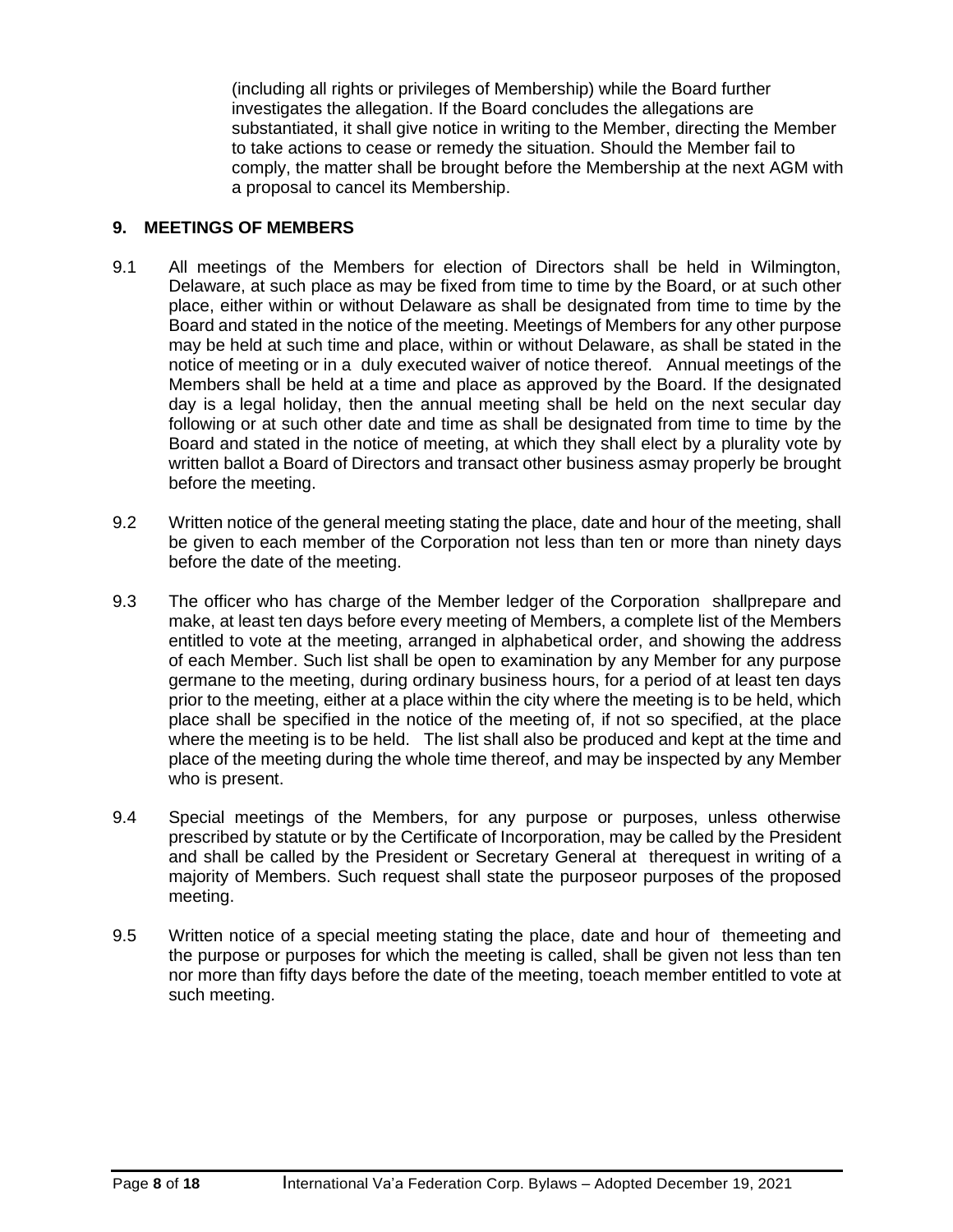- 9.6 Business transacted at any special meeting of Members shall be limited to the purposes stated in the notice.
- 9.7 A majority of the Members who are entitled to vote and are present in person or represented by proxy, shall constitute a quorum at all meetings of Members for the transaction of business except as otherwise provided by statute or by the Certificate of Incorporation. If, however, such quorum shall not be present or represented at any meeting of the Members, the Members entitled to vote thereat, present in person or represented by proxy, shall have power to adjourn the meeting from time to time without notice other than announcement at the meeting, until a quorum shall be present or represented. If the adjournment is formore than thirty days, or if after the adjournment a new record date is fixed forthe adjourned meeting, a notice of the adjourned meeting shall be given to each member on record entitled to vote at the meeting.
- 9.8 When a quorum is present at any meeting, the vote of the holders of a majority ofMembers present in person or represented by proxy shall decide any question brought before such meeting, unless the question is one upon which by express provision of the statutes or of the Certificate of Incorporation, a different vote is required in which case such express provision shall govern and control thedecision of such question.
- 9.9 Each member who is in Good Standing:
	- (a) shall have one (1) vote; and
	- (b) is entitled to vote on all items of business at an AGM or meeting for whicha vote is called;
	- (c) is entitled to vote in the election of Directors;
	- (d) may either vote in person through its representative or by Proxy. Amember may only carry 1 (one) Proxy.
- 9.10 Whenever the vote of Members at a meeting is required or permitted to be taken, for or in connection with any corporate action by a provision of the statutes, the meeting and vote of Members may be dispensed with if all of the Members who would have been entitled to vote upon the action in such meeting consent in writing to such corporate action being taken; or if the Certificate of Incorporation authorized the action to be taken with the written consent of less than all the Members who would have been entitled to vote upon the action if a meeting wereheld, then on the written consent of the Members having not less than such percentage of the Members as may be authorized in the Certificate of Incorporation; provided that in no case shall the written consent be by theMembers having less than the minimum percentage of the vote required by statute for the proposed corporate action; and provided that prompt notice must be given to all Members of the taking of corporate action without a meeting and by less than unanimous written consent.
- 9.11 In the event of a tie vote at a meeting of the Members, the President may castthe deciding vote, except in elections or matters of member discipline.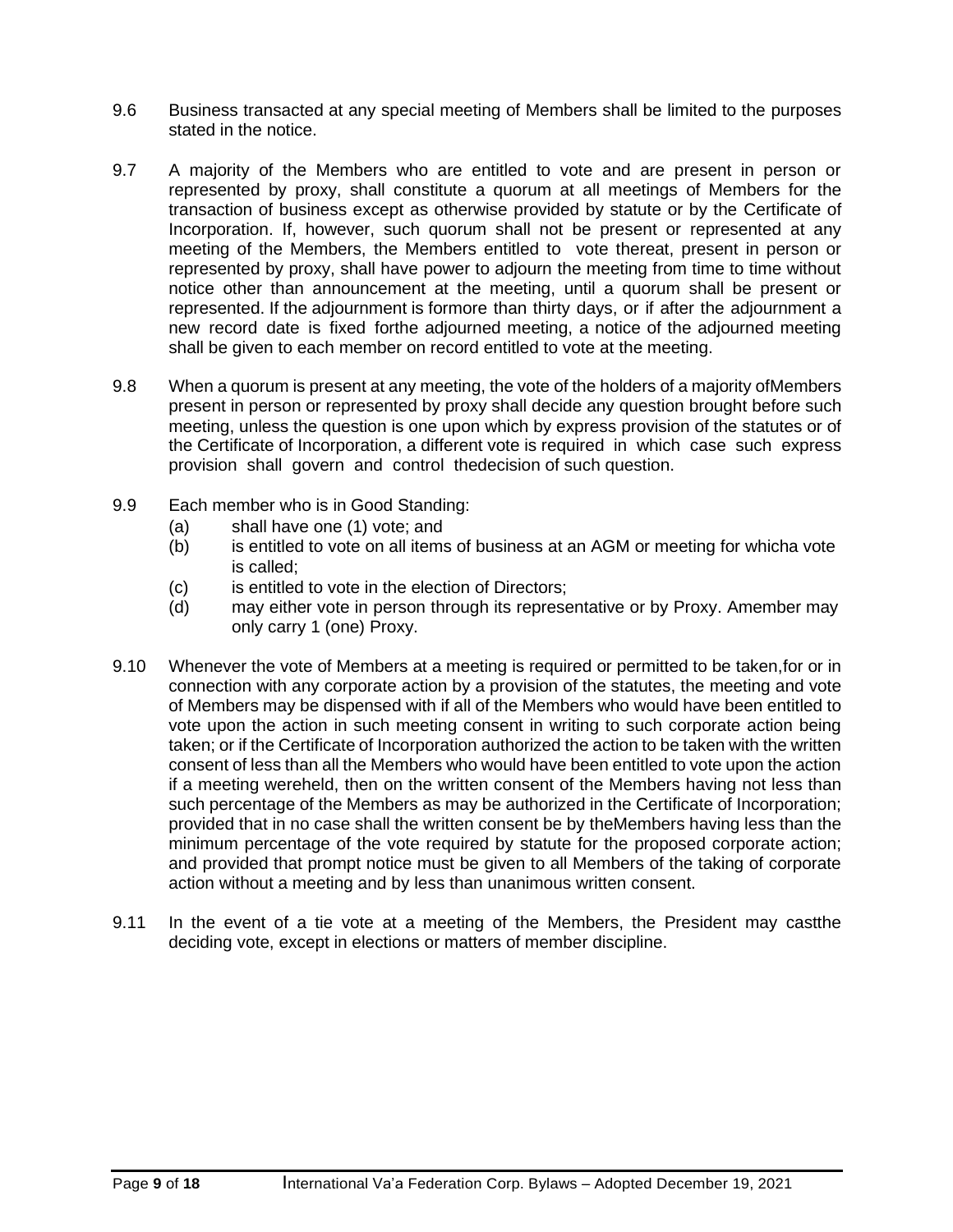In elections:

- (a) When an election results in a tie, a new election will be held withmembers required to cast another vote.
- (b) If a tie remains in a single member office, the field of candidates will benarrowed to those who are tied, and a new election held with these remaining candidates.
	- a) If a tie still remains after the second ballot, the election shall be decided by a coin toss.
- $(c)$  If a tie results in a multi-member office, e.g. Director the following willapply:
	- a) If any candidate receives the most votes (i.e. there is no tie), he orshe will be declared a winner of that office.
	- b) If the candidate with the next highest vote count is not tied with another, he or she will be declared a winner of that office and so ondown the results until the tied candidates are encountered.
	- c) The field of candidates having been narrowed to those who are tiedwill face each other in a new election.
	- d) If a tie still remains after the second ballot, the election shall be decided by a coin toss.

In matters of member discipline:

In the event of a tied vote relating to discipline of a member, the motion is lost.

9.12 Meetings of the International Va'a Federation shall be conducted in accordance with the International Va'a Federation Meeting Procedures (Please see Appendix 1 to these bylaws).

# <span id="page-9-0"></span>**10. MEMBER REPRESENTATION**

- 10.1 Each Member shall appoint one representative to attend the AGM or meetings and exercise its vote.
- 10.2 Notification of any change of Member representation shall come from the member's President or other empowered executive office holder.
- 10.3 If a Member's representative is unable to attend an AGM or meeting, he or she shall notify the Secretary General in writing and further advise the name of the representative attending in his or her absence.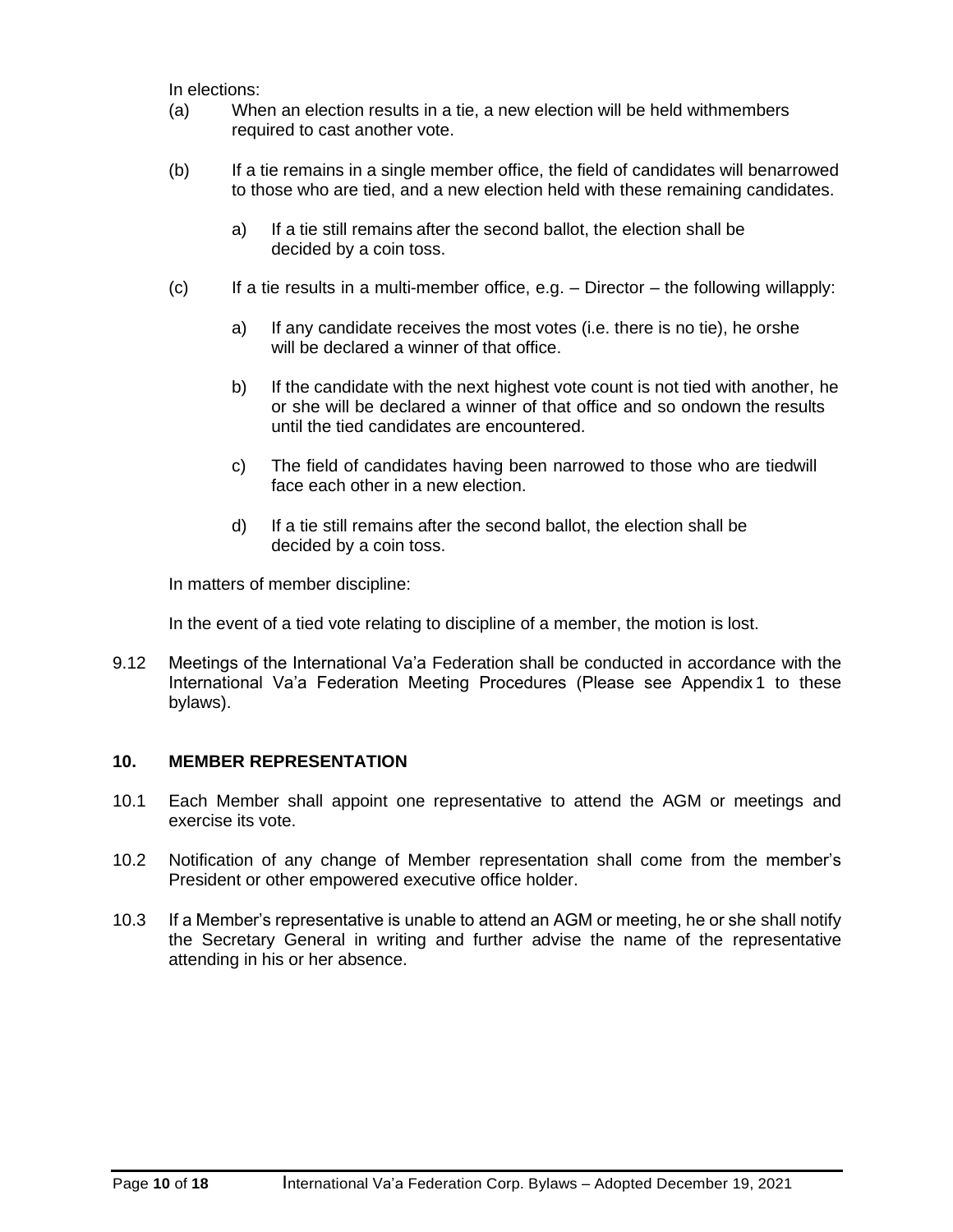# <span id="page-10-0"></span>**11. BOARD OF DIRECTORS**

- 11.1 The number of Directors constituting the Board shall be eight (8) and includes the Executive Officers being the President, Vice President, Secretary General andthe Treasurer. At the 2024 election, the total number of Directors constituting theBoard will reduce from 8 to 7.
- 11.2 Directors shall be elected by the Membership at an AGM by ordinary resolutionof those Members present who are in Good Standing; and hold term for four (4) years, unless otherwise stated. All Directors are eligible for re-election.
- 11.3 The outgoing office holders shall provide such assistance to the new officeholders as may be reasonably required to effect an orderly handover of responsibilities in accordance with IVF's handover policy.
- 11.4 At no time shall the Executive Officer positions remain vacant. In the event of a vacancy, the Board shall appoint one of its Members to fill the position until the next AGM.
- 11.5 Nomination of candidates shall be received by the Secretary General from Member representatives thirty (30) days prior to the election date and no nomination can be accepted from the floor during the meeting.
- 11.6 A Director is deemed to have vacated the Board upon:
	- (a) Being adjudicated bankrupt;
	- (b) Being declared of unsound mind;
	- (c) Resigning under section 11.9 or retiring from the Board or their term of appointment expiring;
	- (d) Being convicted of a serious criminal offence or being sentenced to imprisonment;
	- (e) Dying;
	- (f) Failing to attend 3 consecutive Board meetings;
	- (g) Being removed in accordance with section 11.10.
- 11.7 Vacancies and newly created directorships resulting from any increase in the authorized number of directors may be filled by a majority vote of the Directors then in office, though less than a quorum, or by a sole remaining Director, andthe Directors so chosen shall hold office until the next AGM. If there are no Directors in office, then an election of Directors may be held in the manner provided by statute. If, at any time of filling any vacancy or any newly created directorship, the Directors then in office shall constitute less than a majority of thewhole board (as constituted immediately prior to any such increase), the Court of Chancery of the State of Delaware may, upon application of any Member or Members holding at least ten percent of the total Members having the right tovote such Directors, summarily order an election to be held to fill any such vacancies or newly created directorships, or to replace the Directors chosen by the Directors then in office.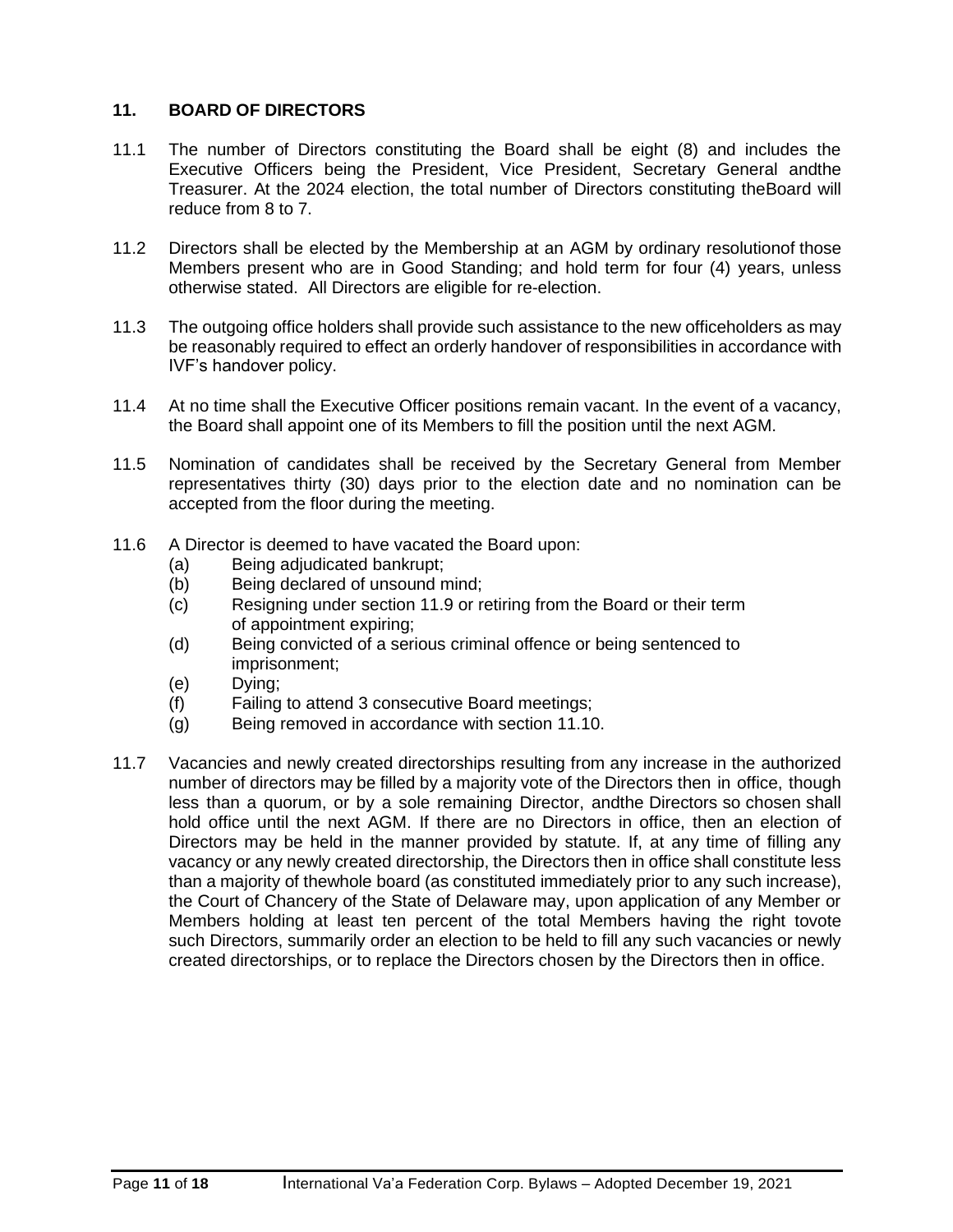- 11.8 The business of the Corporation shall be managed by its Board, which may exercise all such powers of the Corporation and do all such lawful acts andthings as are not by statute or by the Certificate of Incorporation or by these bylaws directed or required to be exercised or done by the Members.
- 11.9 A Director of the Corporation may resign at any time by giving notice to theBoard, the President or Secretary General of the Corporation. Such resignation shall take effect on the date of receipt of such notice or at any later time specifiedtherein; and unless otherwise specified therein, the acceptance of such resignation shall not be necessary to make it effective.
- 11.10 A Director or Executive Officer may be removed with cause from their office by the affirmative vote of the holders of a majority of all Members entitled to vote, at any annual meeting or at a special meeting of the Members called for such purposes.
- 11.11 Every member of the Board shall be indemnified by the IVF against reasonable liabilities incurred in connection with any proceeding of whatever nature in which the Director or Executive Officer is involved due to being a Director or Executive Officer unless willful misconduct or willful negligence toward the IVF is adjudged in the proceeding.

# <span id="page-11-0"></span>**12. MEETINGS OF THE BOARD**

- 12.1 The Board may hold meetings, both regular and special, either within or outsideof the State of Delaware.
- 12.2 Regular meetings of the Board may be held without notice at such time and at such place as shall from time to time be determined by the Board.
- 12.3 Special meetings of the Board may be called by the President on 30 days written notice to each Director. Special meetings shall be called by the President or Secretary General on like notice, on the written request of two Directors.
- 12.4 At all meetings of the Board, a majority of the Directors shall constitute a quorum for the transaction of business and the act of a majority of the Directors presentat any meeting shall be the act of the Board of Directors, except as may be otherwise specifically provided by statute or by the Certificate of Incorporation. Ifa quorum shall not be present, the Directors present may adjourn the meeting from time to time without notice other than announcement at the meeting until a quorum shall be present.
- 12.5 Unless otherwise restricted by the Certificate of Incorporation or these bylaws, any action required or permitted to be taken at any meeting of the Board or ofany Committee, may be taken without a meeting if all Members of the Board or Committee as the case may be, consent thereto in writing, such written consentto be filed with the minutes of proceedings of the Board or Committee.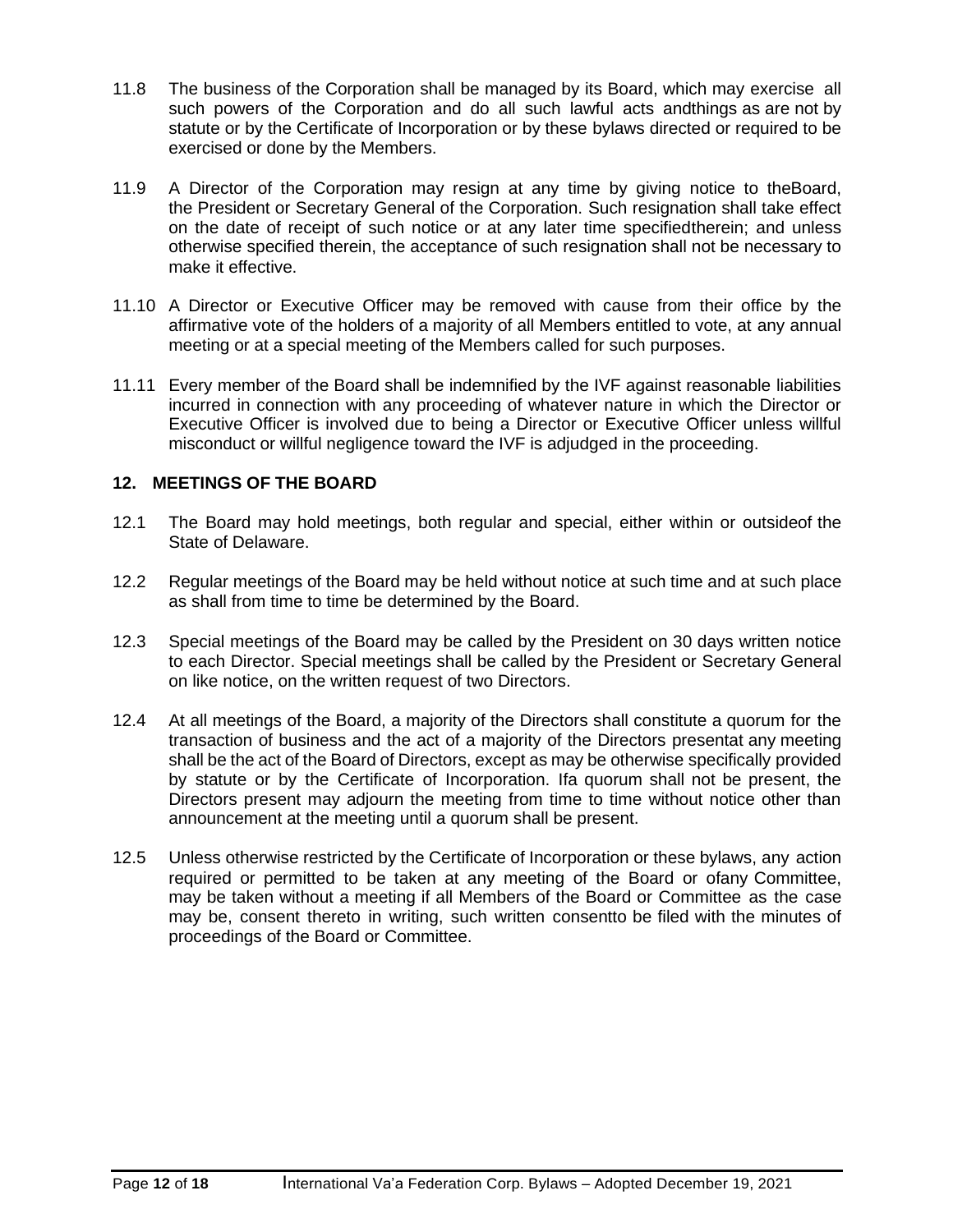# <span id="page-12-0"></span>**13. FUNCTIONS AND PROCEEDINGS**

- 13.1 Directors are expected to represent a wider view than merely representing the interests of the country or jurisdiction they come from and in exercising their respective votes, they shall consider the interest of the sport of va'a throughout the entire world as a whole.
- 13.2 Each Director has one (1) vote on all items of business before the Board forwhich a vote is called and the President shall have an additional casting vote in the event of an equality of votes.
- 13.3 The Board may allow non-voting observers and technical advisors to attend any meeting and determine on a case-by-case basis, whether or not such personswill be permitted to take part in any discussion.
- 13.4 The Board shall establish the fiscal policies of the IVF and insure that they are carried out.

# <span id="page-12-1"></span>**14. EXECUTIVE OFFICERS**

- 14.1. President
	- (a) The President shall be the Chief Executive Officer of the organization andshall:
		- a) preside over all meetings of the Membership and the Board;
		- b) have general and active management of the business of the organization; and
		- c) see that all orders, policies and resolutions of the Board are carried into effect.
	- (b) The President shall with Board approval, execute bonds, mortgages and other contracts, except where required or permitted by law to be otherwise signed and executed and except where the signing and execution thereof shall be expressly delegated by the Board to someother officer or agent of the organization.
	- (c) The President shall have such powers and duties as are given in these bylaws and as may be assigned by the Board or the Membership.
	- (d) Where the President:
		- a) is unable to attend or chair a meeting; or
		- b) is unable or refuses to act on any decision of the Board, the Vice President to chair the meeting or carry out the duties of the officeuntil such time as the President is able to take up his or her duties. The Vice President acting in place of the President under this section shall have all the powers of the President and be subject to the same restrictions imposed on the President by or under these bylaws.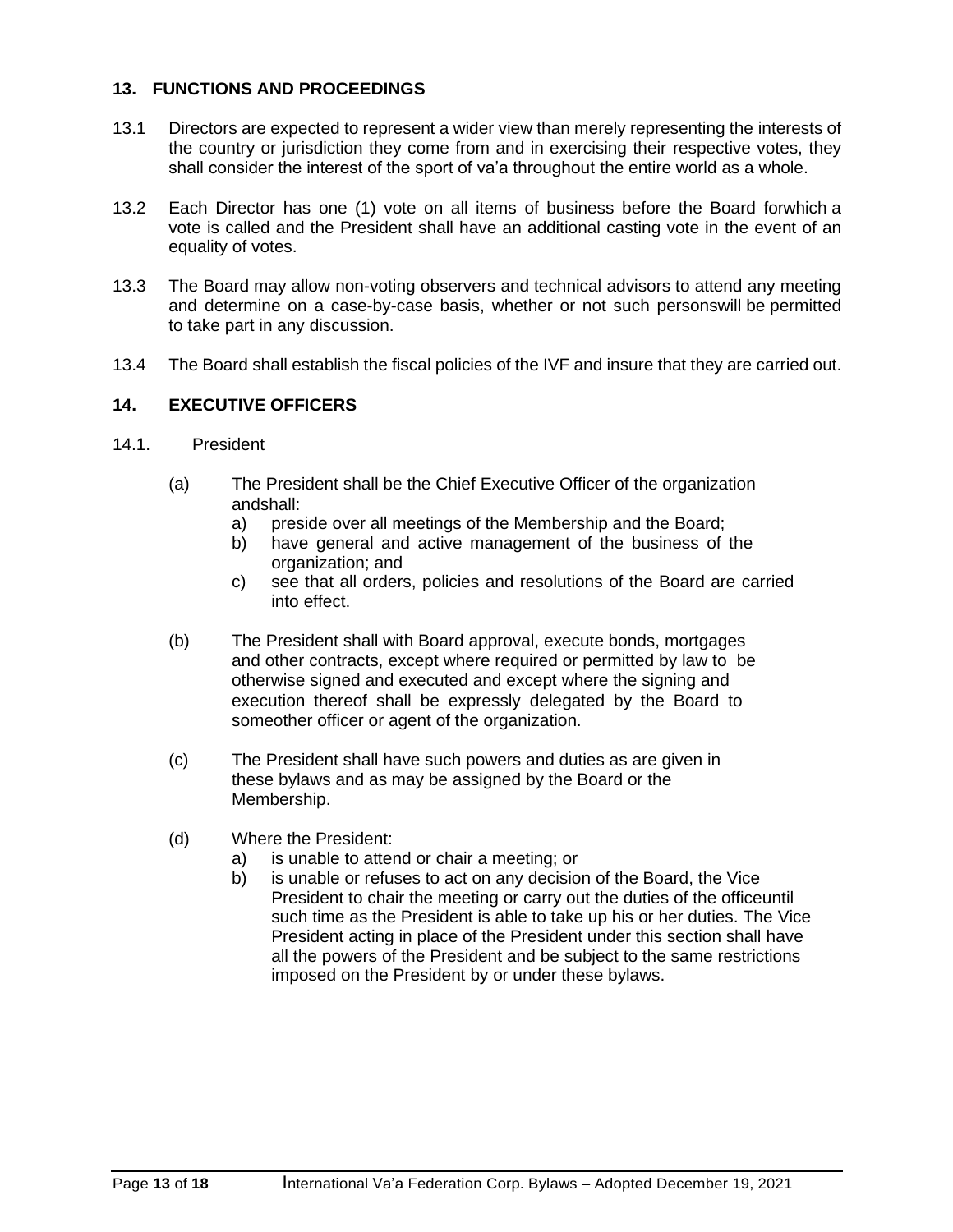# 14.2 Vice President

- (a) The Vice President shall:
	- i. assist the President and the Board of Directors to design the organization's overall mission, values and strategic goals;
	- ii. attend all meetings of the Board of Directors and the Membership;
	- iii. assume the duties of the President as set forth in 14.1d; and
	- iv. other duties as may be assigned by the Board of Directors.

# 14.3. Secretary General

- (a) The Secretary General shall be the administrative Director of the IVF and shall be responsible for carrying out such duties as set out in thesebylaws and as may be requested from time to time by the Board in furthering the purposes of the IVF.
- (b) The Secretary General shall:
	- i. attend all meetings of the Board and the Membership; and
	- ii. record all the proceedings of the meetings;
	- iii. perform like duties for the Committees when required;
	- iv. give or cause to be given notice of all meetings of the Membershipand of the Board; and
	- v. perform such other duties as may be prescribed by the Board and/orthe President, under whose supervision he or she shall be.
- (c) The Secretary General will hold and make available to the Members andto any other person as directed by the Board:
	- i. these Bylaws;
	- ii. the IVF Races Rules;
	- iii. the Race Results for IVF sanctioned events; and
	- iv. all Reports and other correspondence of the IVF, including but not limited to minutes of Board meetings and Membership roster.

# 14.4. Treasurer

- (a) The Treasurer shall have custody of the corporate funds and securities and shall keep full and accurate accounts of receipts and disbursements in books belonging to the Corporation and shall deposit all moneys and other valuable effects in the name and to the credit of the Corporation in such depositories as may be designated by the Board.
- (b) The Treasurer shall disburse the funds of the Corporation as may be ordered by the Board taking proper vouchers for such disbursements,and shall render to the President and the Board, at its regular meetings,or when the Board so requires, an account of all his transactions as treasurer and of the financial condition of the Corporation.
- (c) Oversee the lodging of the US Tax filings and returns.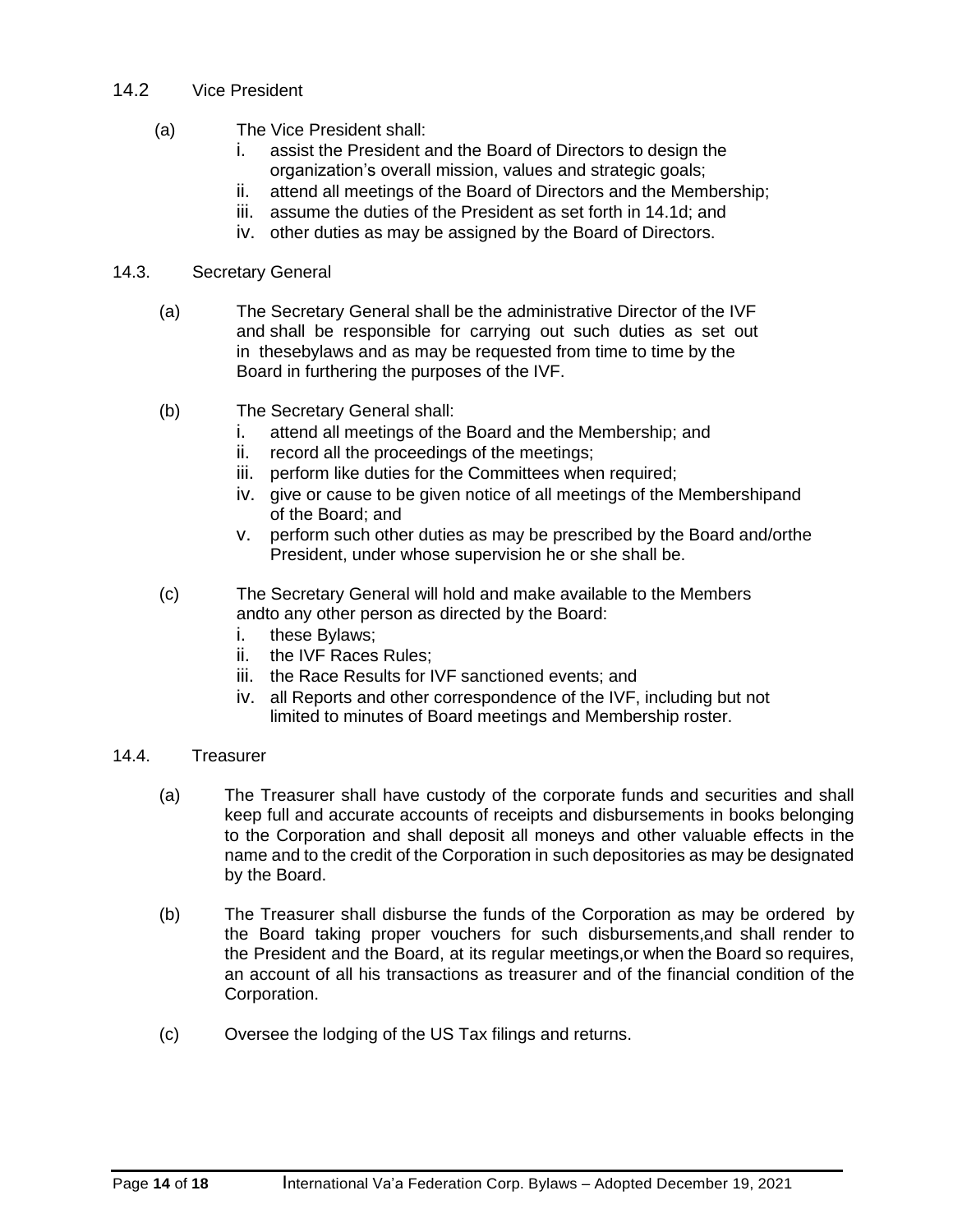# <span id="page-14-0"></span>**15. COMMITTEES**

- 15.1 There shall be the following standing Committees:
	- (a) Technical Committee
	- (b) Bylaws Committee
	- (c) Race Rules Committee
	- (d) Medical Committee
	- (e) Para Va'a Committee
	- (f) Sport Development Committee
	- (g) Nominations and Elections Committee
	- (h) Audit Committee
- 15.2 The Board may by ordinary resolution designate one or more committees and determine or approve a committee's terms of reference. For the avoidance of doubt, committees are consultative bodies directed by the Board.
- 15.3 Committees shall report back to the Board and/or the Membership on any matters referred to it, including any recommendations to be considered by the Board for ratification.
- 15.4 Each Committee shall keep regular minutes of its meetings and report the same to the Board.
- 15.5 Composition of Committees
	- (a) Each Committee shall be composed of a minimum of three (3) votingmembers and a maximum of five (5) voting members, including:
		- i. the President, who shall be an ex officio, non-voting member;
		- ii. one or two Directors; and
		- iii. Committee Members proposed by a Member as having expertise in the activities of the Committee.
	- (b) Committee members including Chairs shall serve four (4) year terms, andmay be re-appointed.
	- (c) The Chair of a Committee shall be chosen by a vote of the Committee Members and referred to the Board of Directors for approval/confirmation. Should the Board of Directors not approve the nomination, the Committee will elect a new nominee.
	- (d) The members of a Committee may, but need not hold, other IVF positions.
- 15.6 Proceedings of Committees.
	- (a) Committees shall meet at least once a year, in conjunction with a Board meeting or at another time.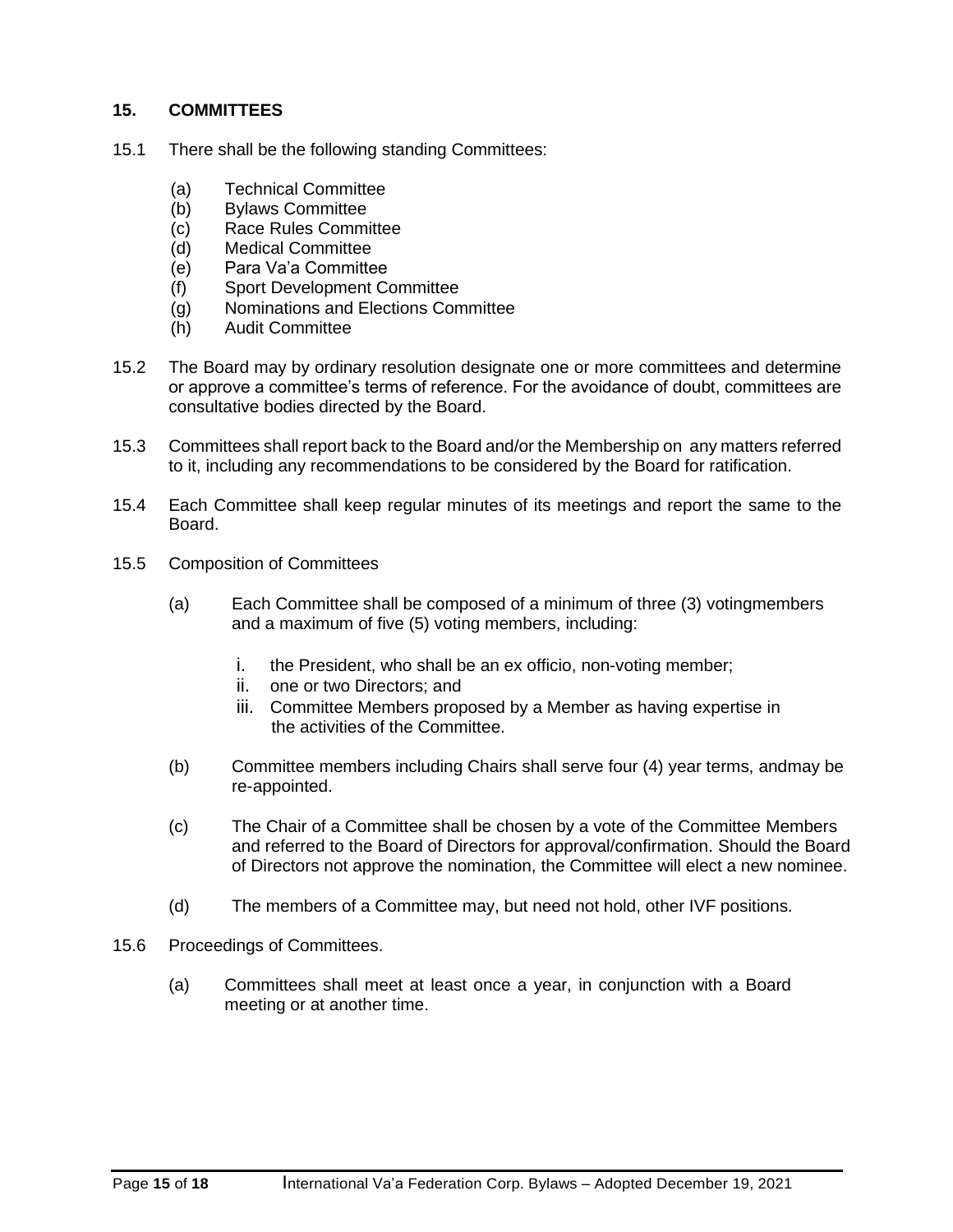- (b) Committees are encouraged to conduct work throughout the year.
- (c) At any meeting of a Committee, any Director, member of another Committee or Member representative may attend the meeting as a non- voting participant, the extent of such participation being at the Chair's discretion.
- (d) The Committee Chairs shall lead and control the committee and areresponsible for keeping the Secretary General informed of committeeactivities.
- 15.7 Removal of a Committee Member
	- i. A Committee Member is deemed to have vacated their position under the same rationale outlined in Bylaw 11.6
	- ii. A Committee Member may be removed by a majority vote of its Committee's members. That vote must then be presented to the IVF Board. The Committee and the Committee member in question must have the opportunity to state their position to the IVF Board, before the IVF Board makes a final decision on their possible removal from the Committee

# <span id="page-15-0"></span>**16. NOTICES**

- 16.1 Whenever, under the provisions of the statutes or the certificate of incorporation or of these bylaws, notice is required to be given to any Director or member, it shall not be construed to mean personal notice, but such notice may be given in writing, addressed to such Director or member, at his address as it appears on the records of the Corporation. Notice to Directors may also be given by way of electronic transmission.
- 16.2 Whenever any notice is required to be given under the provisions of the statutes or of the certificate of incorporation or of these bylaws, a waiver thereof in writing,signed by the person or persons entitled to said notice, whether before or after the time stated therein, shall be deemed equivalent thereto.

# <span id="page-15-1"></span>**17. MEMBERSHIP CERTIFICATES**

- 17.1 Every member in the Corporation shall be issued a Membership Certificate,signed by or in the name of the Corporation, by the President or the Treasurer or the Secretary General.
- 17.2 Where a certificate is countersigned (a) by a transfer agent other than theCorporation or its employee, or (b) by a registrar other than the Corporation or its employee, any other signature on the certificates may be a facsimile. In case anyofficer, transfer agent or registrar who has signed or whose facsimile signature has been placed upon a certificate shall have ceased to be such officer, transfer agent or registrar before such certificate is issued, it may be issued by the Corporation with the same effect as if he were such officer, transfer agent or registrar at the date of issue.
- 17.3 Lost Certificates

The Board may direct a new certificate or certificates to be issued in place of any certificate or certificates theretofore issued by the Corporation alleged to have beenlost, stolen or destroyed, upon the making of an affidavit of the fact by the person claiming the Membership certificate to be lost, stolen or destroyed. When authorizing such issue of a new certificate or certificates, the Board may, in its discretion and as a condition precedent to the issuance thereof, require the owner of such lost, stolen or destroyed certificate or certificates, or his legal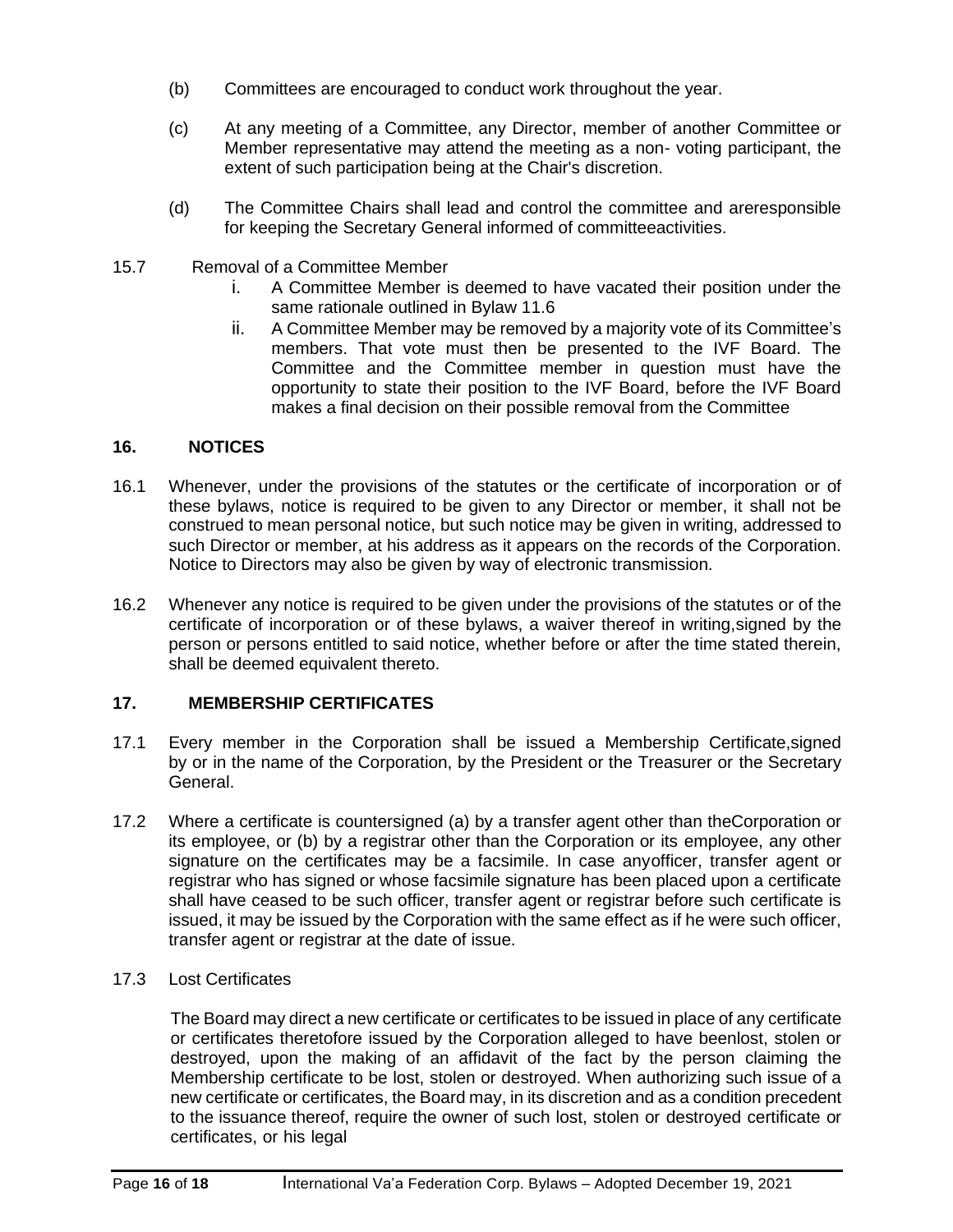representative, to advertise the same in such manner as it shall require and/or to give the Corporation a bond in such sum as it may direct as indemnity against any claim that may be made against the Corporation with respect to the certificate alleged to have been lost, stolen or destroyed.

# 17.4 Transfer of Membership Certificate

Upon surrender to the Corporation or transfer agent of the Corporation of a Membership certificate duly endorsed or accompanied by proper evidence of succession, assignment or authority to transfer, it shall be the duty of the Corporation to issue a newcertificate to the person entitled thereto, cancel the old certificate, and record thetransaction upon its books.

# 17.5 Transfer Agent and Registrar

The Corporation may, if and whenever the Board shall so determine, maintain one or more transfer offices or agencies within or without the State of Delaware, each incharge of a transfer agent or agents designated by the Board, where Membership certificates of the Corporation shall be directly transferable, and also one or moreregistry offices, each in charge of a registrar or registrars designated by the Board, where such Membership certificates shall be so registered, and no certificate for Memberships in the Corporation in respect of which a transfer agent or registrar shall have been designated shall be valid unless countersigned by such transfer agent and registered by such registrar. The Board may also make such additional rules andregulations as it may deem expedient concerning the issue, transfer and registration of Membership certificates.

# 17.6 Transfer Agent and Registrar

In order that the Corporation may determine the Members entitled to notice of or to vote at any meeting of Members, or any adjournment thereof, or to express consent to corporate action in writing without a meeting, the Board may fix, in advance, a record date, which shall not be more than sixty days prior to any other action. A determination of Members of record entitled to notice of or to vote at a meeting of Members shall applyto any adjournment of the meeting; provided, however, that the Board may fix a new record date for the adjourned meeting.

# 17.7 Registered Members

The Corporation shall be entitled to recognize the exclusive right of a person registered on its books as the Member, and to vote as such owner, and to hold liable for calls and assessments a person registered on its books as the owner of a Membership certificate, and shall not be bound to recognize any equitable or other claim to or in interest in such Membership certificate on the part of any other person, whether or not it shall have express or other notice thereof, except as otherwise provided by the laws of Delaware.